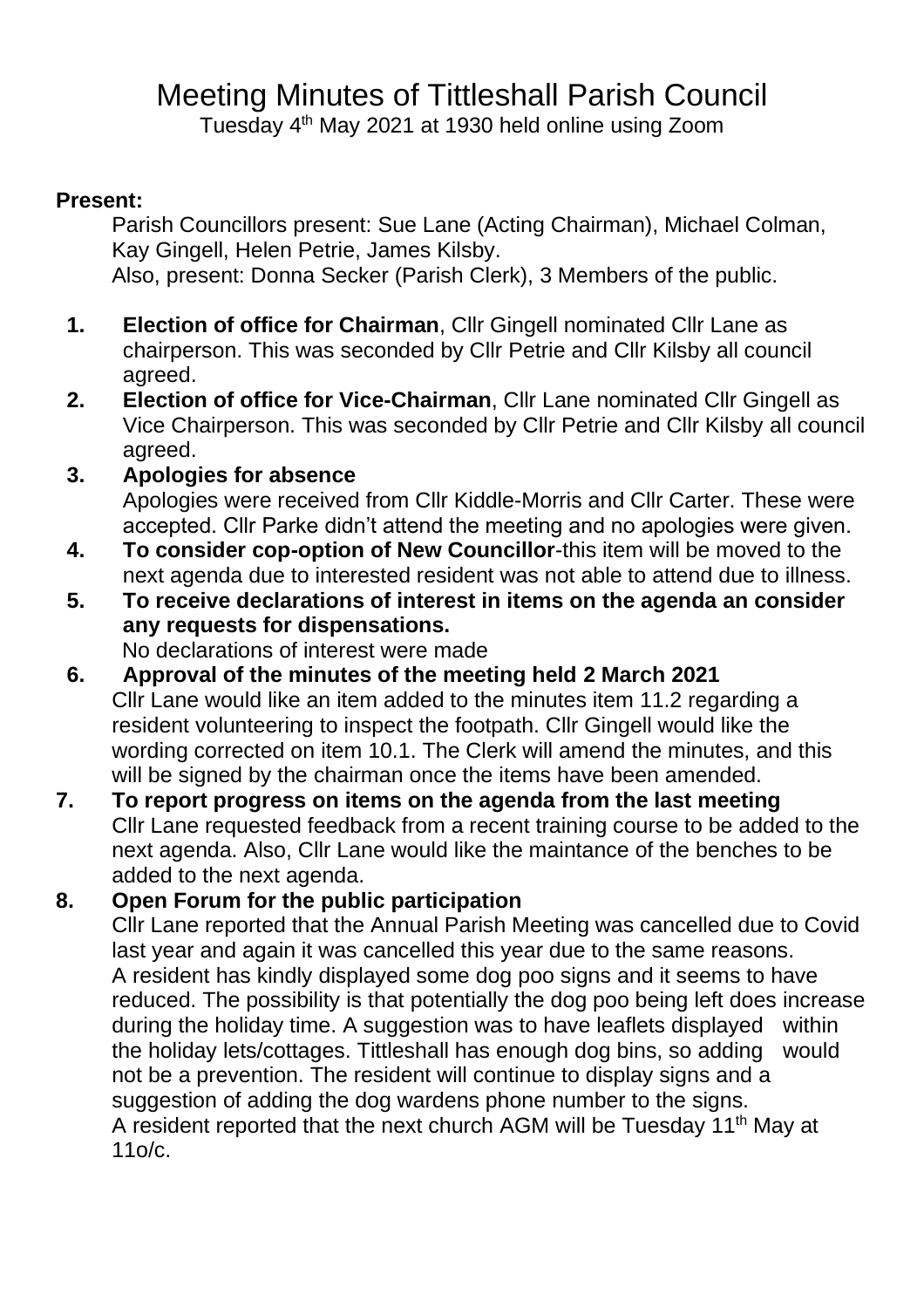A Speedwatch group has been established and the training will start Tuesday 18<sup>th</sup> May with the police and all volunteers have completed all the necessary paperwork.

A resident updated the council on the Isaac Riches pit which has been previously maintained in 2000, hedges and debris were cleared. The council were informed that this pond is incredibly deep.

A resident complained about the potholes recently being repaired, loose shingle was left and the potholes were not repaired to a satisfactory standard. The Clerk will report this to highways.

The ongoing complaint about Health Lane still hasn't been resolved and the resident will report this directly to County Cllr Kiddle-Morris and the council will also send in a complaint.

The Millennium Green is hoping to organise events in July, with a dog show in August

A resident reported about the planning application at Courtney House, the current proposal has no affordable houses and concerns about the demolition of the house and barns. The traffic will increase as only two car parking spaces at each property.

A concerned resident commented on the planning application regarding the garden room studio and has commented on the application directly. Unfortunately, this planning application is noted under a Cert.Law use and the council is unsure on what this means. The clerk will contact Breckland for clarification to help and confirm further information on this application.

#### **9. To receive reports from County and District Councillor.**  A report from County Cllr Kiddle-Morris was received, this full report can be found on the website as a separate report.

## **10. Planning Applications** To receive updates on application decisions taken by Breckland District Council-

**10.1**-3PL/2021/0474/HOU-Keppel House, Church Lane-Demolition of dilapidated outbuilding and garage and erection of detached outbuilding with first floor accommodation.

**10.2**-3PL/2021/0412/O-Courtenay House Care Home, Fakenham Road. Demolition of existing single & two storey care home buildings, existing barn conversion to be retained. 7 No of dwelling houses and internal access road. Existing site access to be retained.

**10.3**-3PL/2021/0395/LU-Garden room studio to rear of property. Parish Council are not requested to comment.

**10.4**-3PL/2021/0356/HOU-The erection of a Victorian greenhouse in the rear garden.

## **11. Finances**

# **11.1-To approve the list of payments**

The following payments (see attached list) were approved by the council **11.2-To approve the budget**

The clerk circulated the present budget, and this was approved by the council.

**11.3-To approve the signing of the end of year accounts (AGAR)**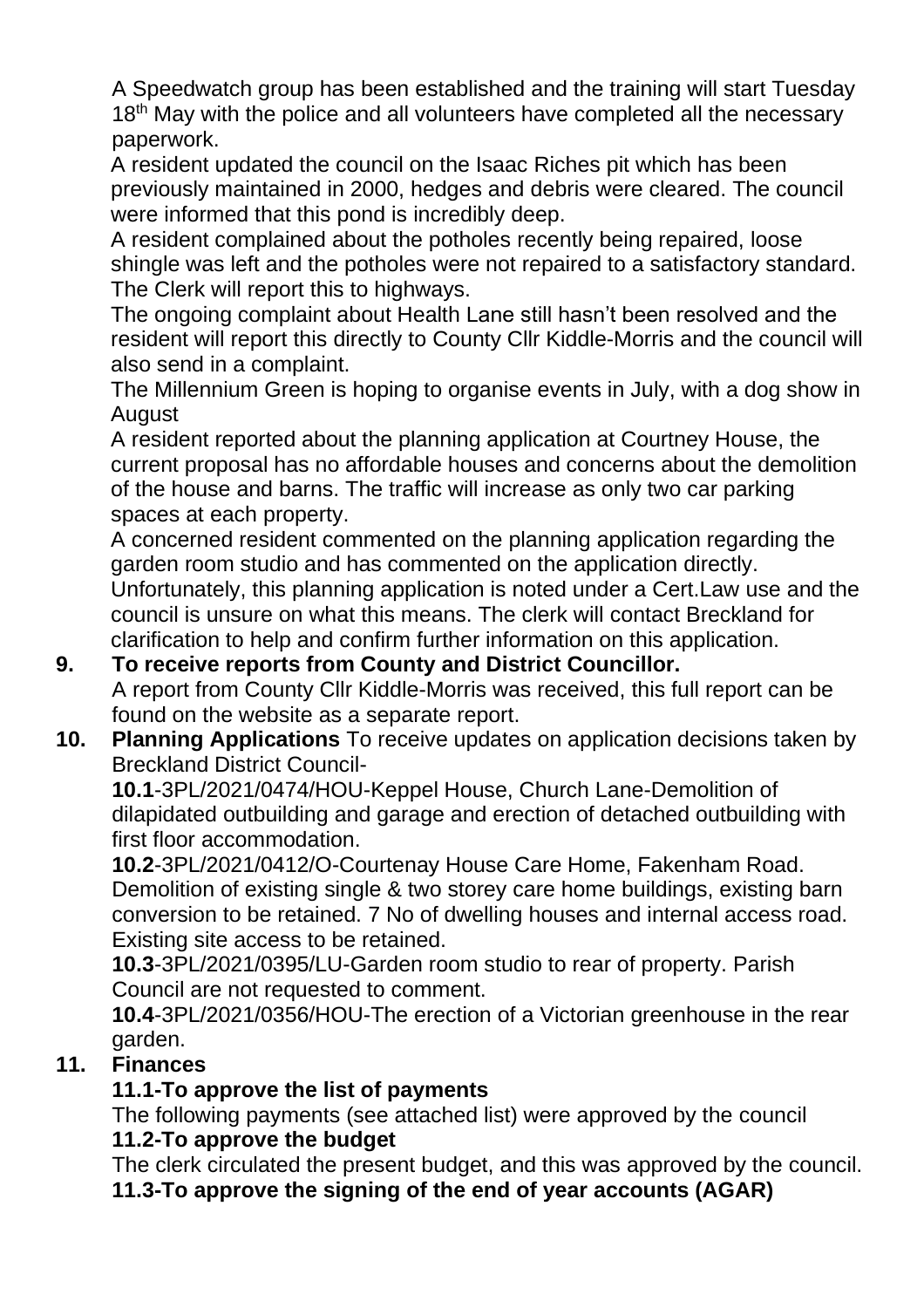The clerk circulated the final accounts before the meeting, and these were approved by the council. The Chairman signed the requested forms

#### **12. To discuss**

**12.1-To discuss the subcommittee for the Millennium Green.** After a lengthy discussion this item is being added to the next agenda.

**12.2-To discuss the subcommittee for the Isaac Riches Pond**. This was agreed that a subcommittee is not required.

**12.3-To discuss highway matters-verges**. The verges are being destroyed further and these need urgent attention. The verges and potholes are still not being repaired and becoming dangerous. Tittleshall parish council paid for the trods to be installed and the trods have overgrown, Wellingham Road and Fakenham Road trods need attention. Cllr Lane reported that the salt bin on the junction of Bartons Lane/Fakenham Road needs some attention and new salt added. The Clerk will contact Breckland asking for a new load to be filled in before the winter.

**12.4-To discuss the Website**. The current village website (not the parish council website) is not being used frequently enough and has fallen low on the google history. This might cause problems for visitors and residents. The administrator of the village website has proposed that we move the website to WordPress, the council agreed for this to be carried out and move to a new provider.

**12.5-To discuss the increase on rent on the allotments**. The Clerk reported that the Diocese of Norwich have increased the rent from £145 to £175. The council agreed to increase the rent to the allotment holders.

**12.6-To discuss the quiet road initiative**. Cllr Kilsby raised this item but after checking further we are not able to apply this to Tittleshall roads.

**12.7-To discuss the Bee Bombs**. Cllr Kilsby is contacting Norfolk Wildlife Trust to confirm the correct items to be purchased. This will be added to the next agenda for further discussion.

**12.8-To discuss the 1 million tree planting** County Cllr Kiddle-Morris is going to be given a budget for this event. This item will be added to the next agenda for further discussion.

**12.9-To discuss the SAM2 Sign.** The clerk reported that the SAM2 Sign is being repaired and further information has since been reported that the police can no longer download this information. As the Speedwatch group is now being formed, the council all agreed that Tittleshall parish council will no longer required the SAM2 sign and will not be part of the syndicate.

**12.10-To discuss the play area inspection**-The council have been advised that an inspection is booked for June 2021, a date is yet to be confirmed.

## **13. To update the Council on**

**13.1-The emergency plan-**Cllr Gingell has ordered some copies, and these will be delivered by hand and posters will be displayed.

**13.2Litter Picking Scheme-**Cllr Lane thanked Cllr Kilsby for all his hard work. Cllr Kilsby thanked all the residents for all the support and enthusiasm, and this will continue but not as frequent.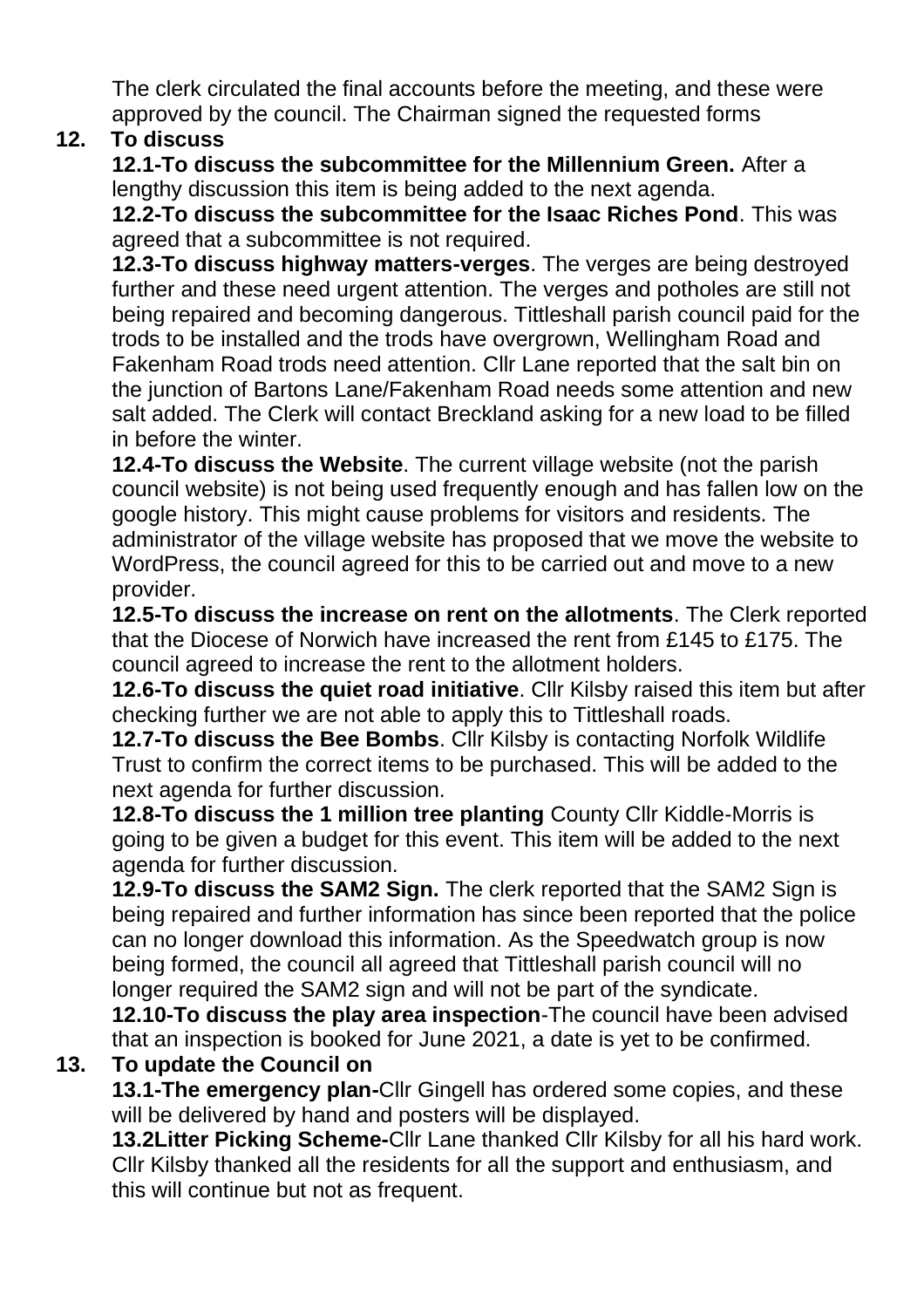**13.3-Equipment location-** It was reported to relocate the sports equipment, but places are limited. Cllr Lane suggested that we need to start informing residents that the equipment is available. Cllr Kilsby will action this.

#### **14**. **To Receive Reports**

**14.1- To receive report on defib-** Cllr Petrie has checked and all is working and up to date.

**14.2- To receive reports on Pathways-**

**15. To discuss the traffic along the High Street.** Presently no problems with HGV vehicles travelling down the high street, If any residents witness HGV vehicles using the high street, the clerk will require photo evidence to enable for a complaint to be made.

## **16. To receive items for the next meeting agenda 6 July**

- -Feedback on councillors training
- -Benches
- -Dog Bins/signs
- -Bee bombs
- -Million tree planting.

Meeting finished at 22:10